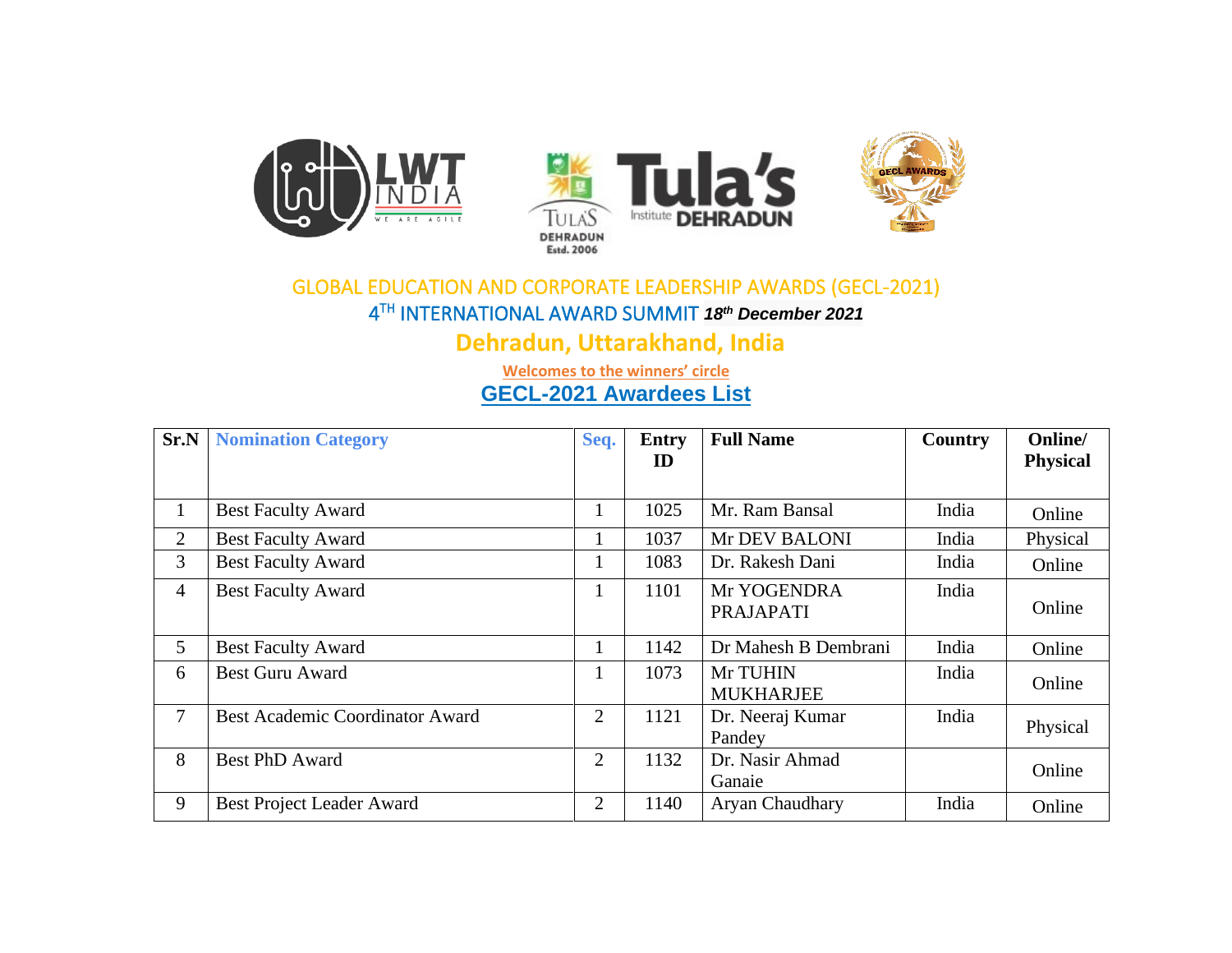| 10 | <b>Best Supervisor Award</b>               | $\overline{2}$ | 1097 | Mr Ashish Pandey                |             | Online   |
|----|--------------------------------------------|----------------|------|---------------------------------|-------------|----------|
| 11 | Performance Excellence Award in Leadership | 3              | 1027 | Mr Preeyaj Safary               | India       | Online   |
| 12 | <b>Empowering People Award</b>             | 3              | 2002 | <b>IQRA ASSOCIATION</b>         | India       | Online   |
| 13 | Performance Excellence Award in Leadership | $\overline{3}$ | 978  | Miss jyoti chauhan              | India       | Online   |
| 14 | Performance Excellence Award in Leadership | $\overline{3}$ | 982  | Mr Hirak Raval                  | India       | Online   |
| 15 | Performance Excellence Award in Leadership | $\overline{3}$ | 1016 | Dr. Sharad Lande                | India       | Online   |
| 16 | Performance Excellence Award in Leadership | $\overline{3}$ | 1035 | Dr. M.K. CHADHA                 | India       | Online   |
| 17 | Performance Excellence Award in Leadership | $\overline{3}$ | 2003 | Dr. Santarvis N. Brown,<br>Ed.D |             | Online   |
| 18 | Best HOD of the Year Award                 | $\overline{4}$ | 985  | Dr. S PRABAKARAN                | India       | Online   |
| 19 | Best Young HOD of the Year Award           | $\overline{4}$ | 1112 | Dr. Lokesh Kumar                | India       | Physical |
| 20 | Best Young HOD of the Year Award           | $\overline{4}$ | 1113 | Pradeep Kothiyal                | India       | Physical |
| 21 | Best Young HOD of the Year Award           | $\overline{4}$ | 1115 | Mr Piyush Dhuliya               | India       | Physical |
| 22 | Best Young Principal of the Year Award     | $\overline{4}$ | 1075 | Mr Alfie Ardillo                | Philippines | Online   |
| 23 | Best Dean of the Year Award                | 5              | 1109 | Dr. Ranit Kishore               | India       | Physical |
| 24 | Best Young Director of the Year Award      | 5              | 1152 | Mr Amit Kumar                   | India       | Physical |
| 25 | <b>Best Faculty Performance Award</b>      | 6              | 1054 | Dr. SYED MOHAMED<br>E           | India       | Online   |
| 26 | <b>Best Faculty Performance Award</b>      | 6              | 1099 | Dr. Amit Garg                   | India       | Physical |
| 27 | Performance Excellence Award               | 6              | 1033 | Mr D. J. B. SAINI               | India       | Online   |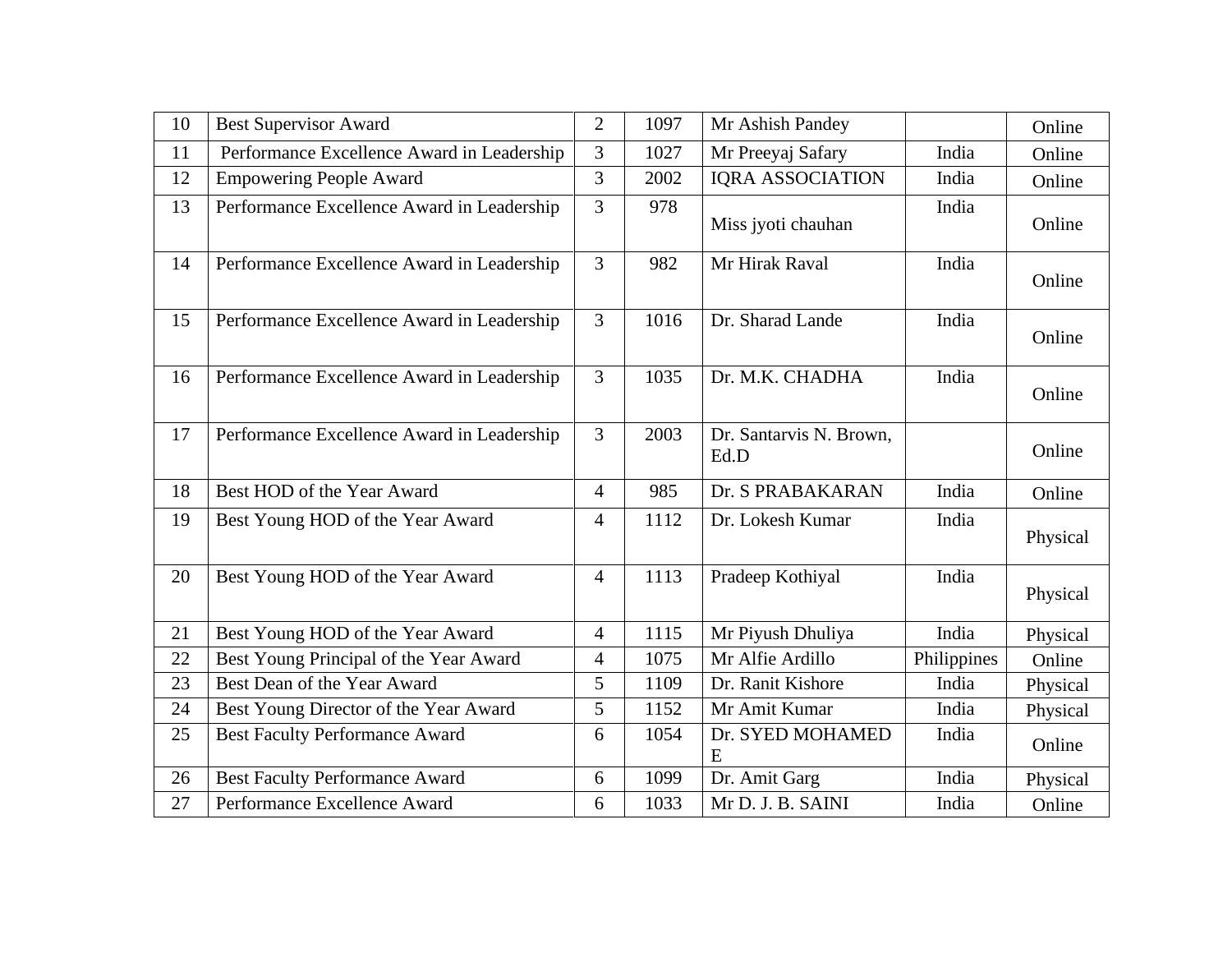| 28 | Performance Excellence Award E-Tutor | 6              | 1081           | Dr. Ashish Kapoor              |       | Online   |
|----|--------------------------------------|----------------|----------------|--------------------------------|-------|----------|
| 29 | <b>Best Young Researcher Award</b>   | 7              | 975            | Dr. Pradeep Kumar<br>Krishnan  |       | Online   |
| 30 | <b>Best Young Researcher Award</b>   | $\overline{7}$ | 1022           | Dr. Kapil Joshi                | India | Physical |
| 31 | Best Young Researcher Award          | 7              | 1067           | Ms VIMALA M                    | India | Online   |
| 32 | <b>Best Young Researcher Award</b>   | 7              | 1106           | Mr HASHIBUL ALAM               | India | Online   |
| 33 | <b>Best Young Researcher Award</b>   | $\overline{7}$ | 1127           | Ms Sumita Lamba                | India | Physical |
| 34 | <b>Best Young Researcher Award</b>   | 7              | 1135           | Prof. Tushar Jaware            | India | Online   |
| 35 | <b>Best Young Scientist Award</b>    | 8              | 980            | Mr Hemraj Ramdas<br>Kumavat    | India | Online   |
| 36 | <b>Best Young Scientist Award</b>    | 8              | 1062           | Dr. M. MANOKAR A               | India | Online   |
| 37 | Best Young Scientist Award           | 8              | 1117           | Dr. Tripuresh Joshi            | India | Physical |
| 38 | <b>Best Young Scientist Award</b>    | 8              | 1125           | Dr. PRABHISHEK<br><b>SINGH</b> | India | Physical |
| 39 | <b>Excellent Researcher Award</b>    | 9              | 1058           | Dr. MD AHMAD<br><b>GANAIE</b>  | India | Physical |
| 40 | <b>Excellent Researcher Award</b>    | 9              | 1119           | Dr. Manoj Diwakar              | India | Physical |
| 41 | <b>Excellent Researcher Award</b>    | 9              | 2004           | Dr.Arun Kumar<br>Chaturvedi    | India | Online   |
| 42 | <b>Best Senior Researcher Award</b>  | 10             | 1009           | Prof. Sanjaya Kumar<br>Sarangi | India | Online   |
| 43 | Woman in Marketing Award             | 11             | 41             | Miss Monika Thakur             | India | Physical |
| 44 | Women in Academics Award             | 11             | $\overline{5}$ | Dr. Kamalpreet                 | India | Online   |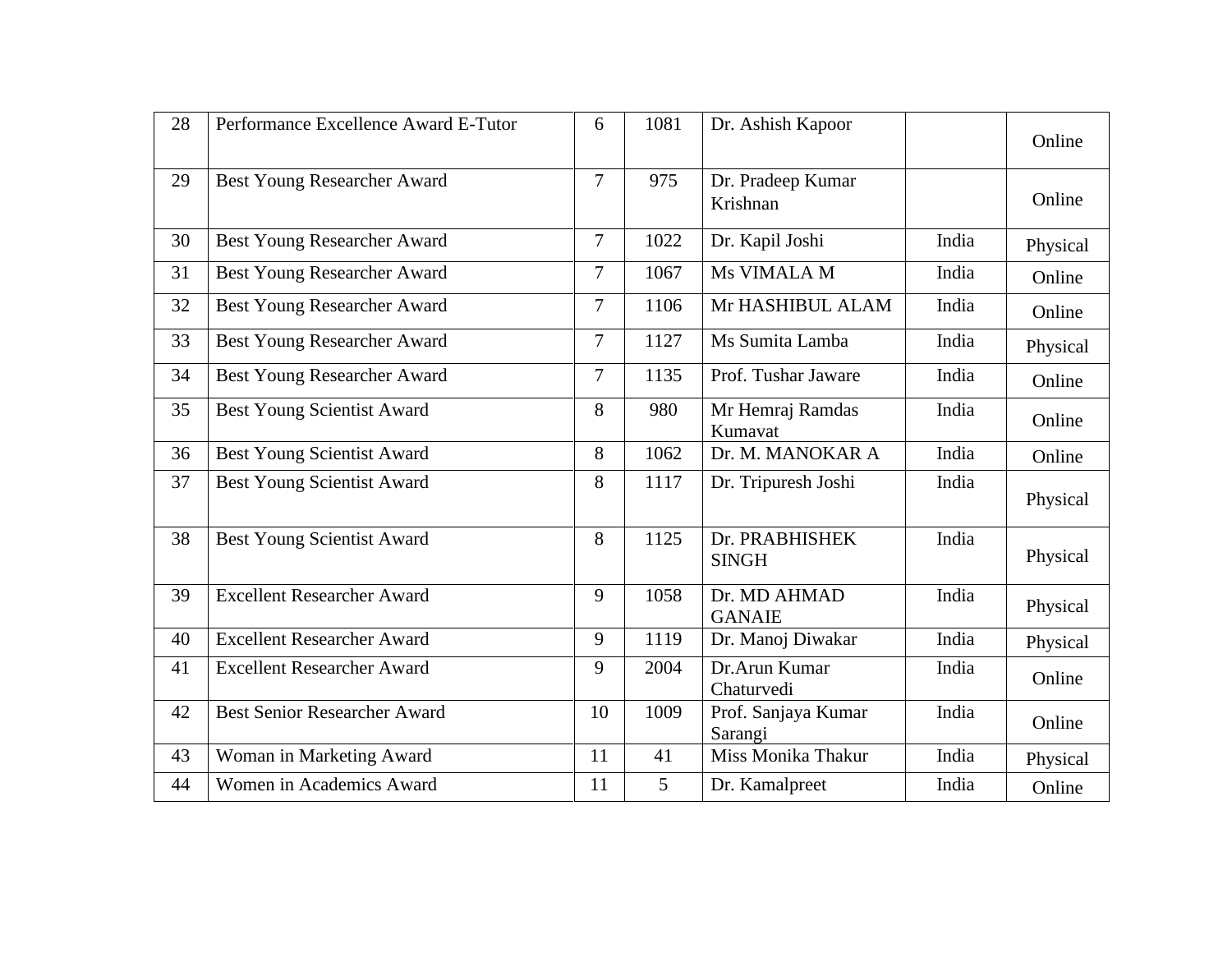| 45 | Best Skill Development Enterprise -NCR                                   | 12 | 2005 | <b>Amazing Training</b><br><b>Basket Pvt. Ltd</b> | India | Physical |
|----|--------------------------------------------------------------------------|----|------|---------------------------------------------------|-------|----------|
| 46 | Innovation in Learning and Development<br>Award                          | 12 | 1144 | Mr Vinit Kumar                                    | India | Physical |
| 47 | Women in Science and Innovation Award                                    | 12 | 1060 | Dr. Grace Mary Kanaga                             | India | Online   |
| 48 | Young Entrepreneur of the Year Award                                     | 12 | 58   | Mr. Shani Deshwal                                 | India | Physical |
| 49 | <b>Best Placement Coordinator Award</b>                                  | 13 | 1094 | Prof. Vikash Bhardwaj                             | India | Online   |
| 50 | <b>Best Social Worker Award</b>                                          | 13 | 1092 | Mr Neavil Porus A                                 | India | Online   |
| 51 | Best Infrastructure amongst Private<br><b>Engineering Colleges Award</b> | 14 | 22   | Tula's Institute                                  | India | Physical |
| 52 | <b>Best Placement Cell</b>                                               | 14 | 20   | Azim Premji University                            | India | Online   |
| 53 | <b>Esteemed Jury Award</b>                                               | 15 |      | Dr.Mani Kant Yadav                                | India | Physical |
| 54 | Life Time Achievement Award                                              | 16 | 989  | Prof. Prem Lal Joshi                              | India | Physical |
| 55 | <b>Appreciation Award</b>                                                | 17 |      | Prof. (Dr) Sandip Vijay                           | India | Physical |
| 56 | Best Dean of the Year Award                                              | 18 | 1146 | Dr. Nishant Saxena                                | India | Physical |
| 57 | Best Academician of the year Award                                       | 19 | 2004 | Mr. S. JAGADESH<br><b>KUMAR</b>                   | India | Online   |
| 58 | Best Young Director of the Year Awar                                     | 5  | 1163 | Dr. Vishal Bharti                                 | India | Online   |
| 59 | Best Academician of the year Award                                       | 19 | 1161 | Dr. Puneet Kumar                                  | India | Online   |
| 60 | <b>Excellent Researcher Award</b>                                        | 9  | 1154 | Dr. Anil Kumar                                    | India | Online   |